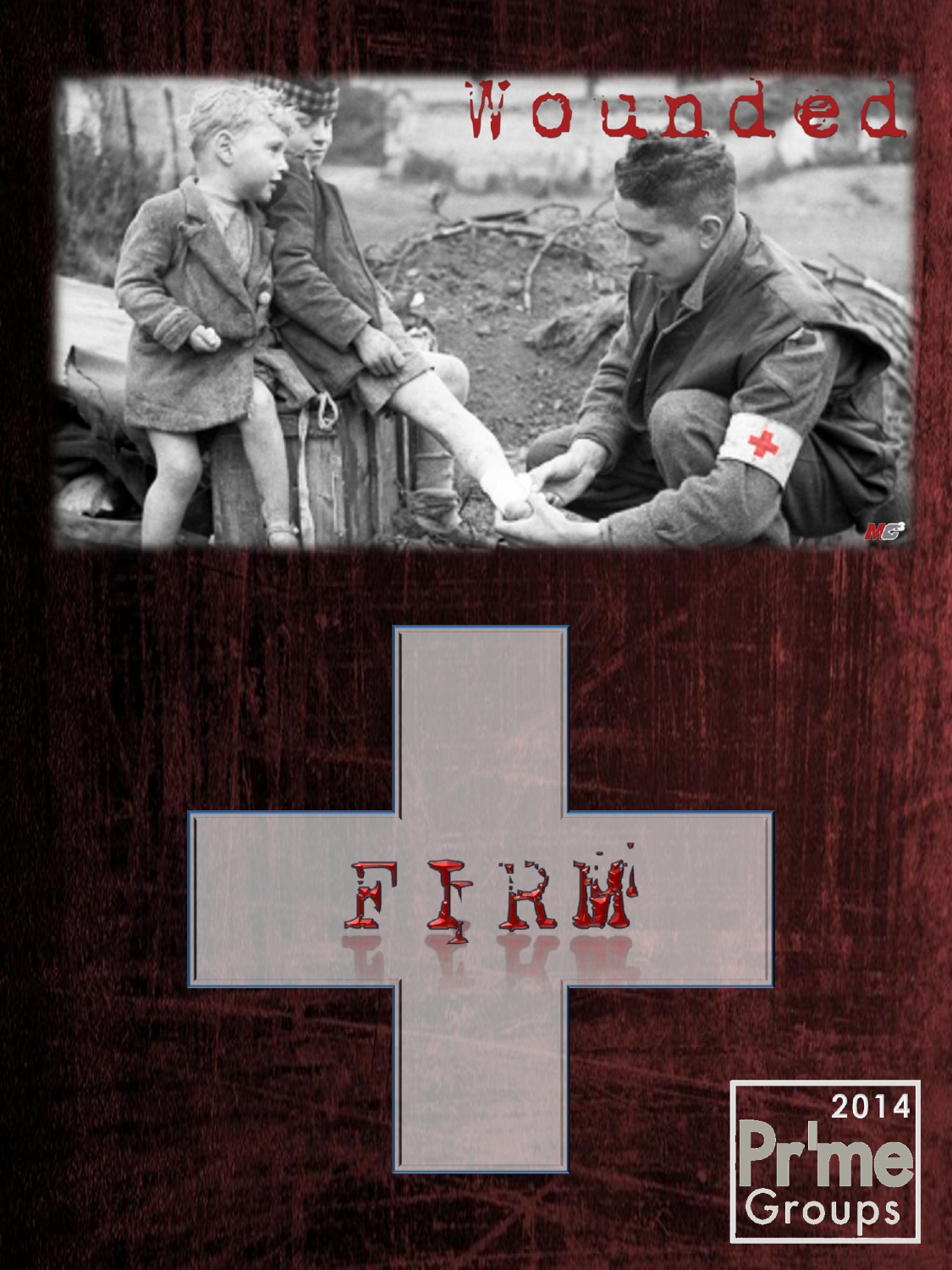### **Wounded Series- Firm Week of 3/16/2014**

**The Point:** When We're Wounded, God's Still In Control **Habakkuk 2:20**

## **Discussion Generators**

•What stood out to you from this week's Point? (they can be funny, serious, stupid, or spiritual)

•**Read Habakkuk 2:18-19.** During the point we heard about different types of "idols" in our life that we often give more attention to and have more faith in than God. Bryan mentioned the desire for material things, his paycheck, job stability/supporting family, and relationships as some of his struggles. These things in and of themselves are not bad, but when do they become bad?

•What are the "idols" you have that you put your trust in and base your happiness on?

•How can putting our faith in these "idols" impact us when we become wounded by life experiences?

•**Read Habakkuk 2:20.** What does God mean here when He says that He is in His Holy Temple and to let all the world be silent?

•*Wounds require attention.* What is your nature in how you respond when you are wounded? Do you think it is important to surround yourself with the right kind of people when you are wounded? Why or why not?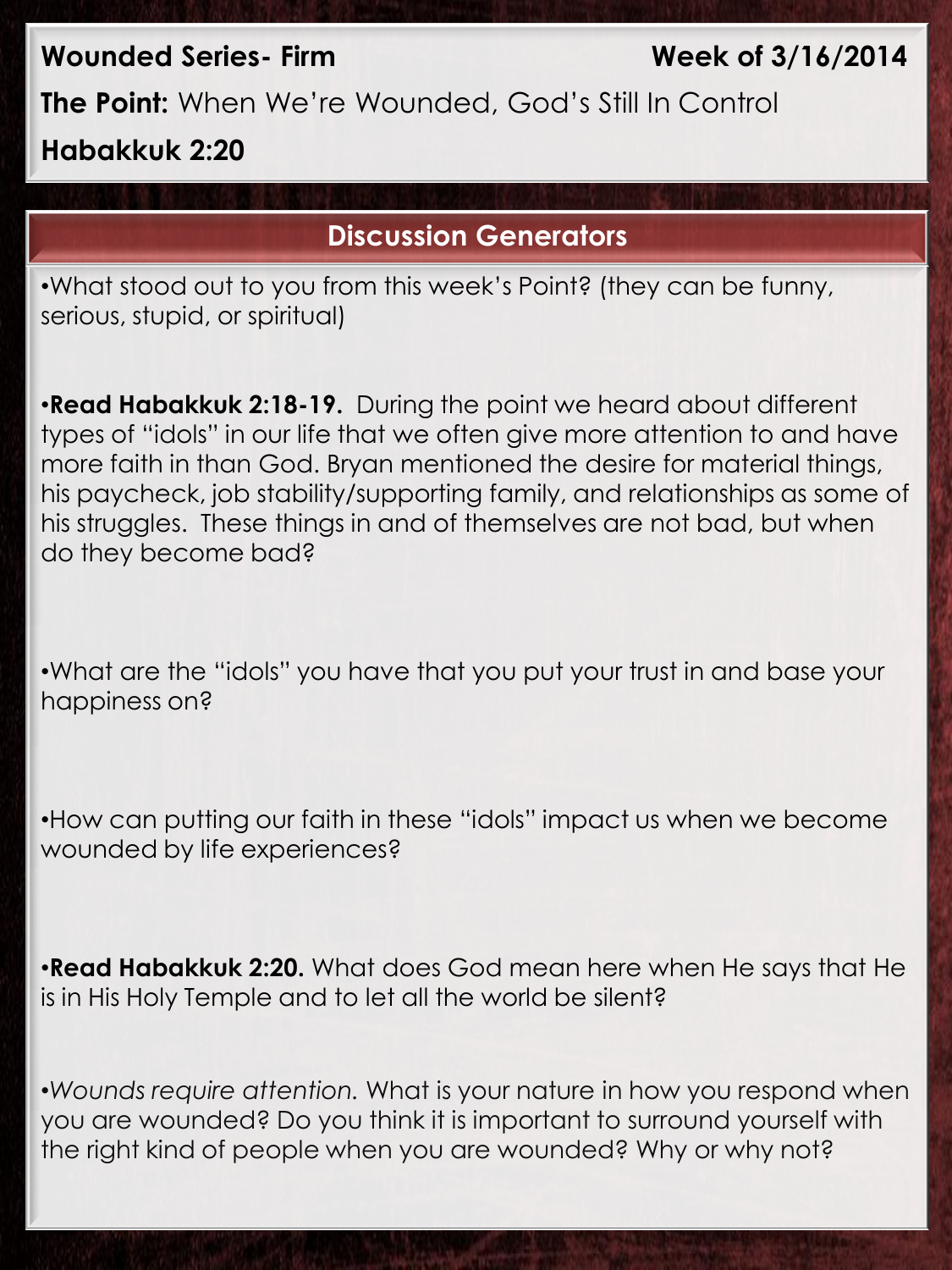•*Wounds come in all shapes & sizes*. Have you ever been on the giving end or receiving end of a wound comparison? Please describe. Why do you think it is so easy to want to compare and size up our hurts to others? How can understanding that help us be better at supporting those who are hurting?

•*Wounds are very personal*. What is your take on what Bryan said in regards to us not really being able to truly understand how others are feeling even if we experienced something similar? How does that point of view impact how we respond to others going through tough times?

•*Wounds define who we are.* This statement can mean so much. How can wounds in our lives define us in a negative way?...in a positive way? Do you think that we can do anything to help be sure that our wounds define us in a positive way? How?

•We heard some brief examples of how peoples wounds became part of who they were/are in serving and understanding via C.S. Lewis, Corrie Ten Boom, and Kirk's mom. How have wounds in your life or someone you know been used by God to impact others?

•Habakkuk never got to see in his life the results of why God was allowing the suffering, but we get to see how God used five world powers to pave the way for Jesus to come and the gospel to be spread. Do you think that was God or mere coincidence? Why or why not?

•**Read Romans 8:35-39.** Paul is writing this to the early church and they are facing all kinds of persecution. What is it that inspires people going through so much to write and believe in such a thing? How can we apply this to ourselves?